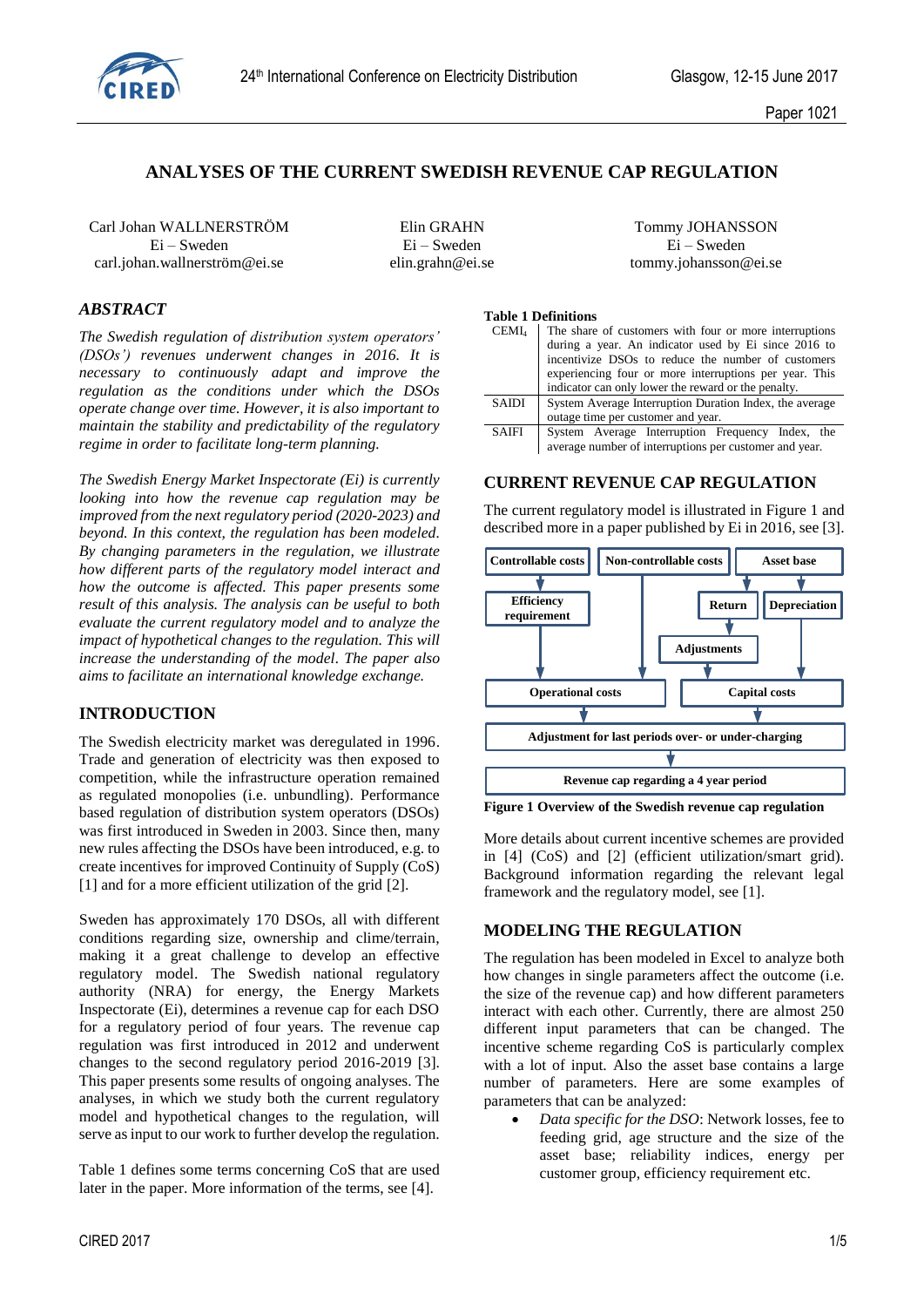

- *Data that is the same for all DSOs, but that can differ between regulatory periods*: WACC, interruption costs, constants that are used to calculate customer density baselines etc.
- *Hypothetical modifications*: Number of years a component generates capital costs, limits of adjustments, the incentive schemes, risk shares between the DSO and its customers, depreciation method (real or nominal) etc.

The example system used in the paper has the following characteristics as base case: a customer density of 8.01 customers/km, 24.23 years as the average age of current carrying equipment such as lines and transformers and 6.5 years for other equipment such as meters and IT (6 % of the capital base consist of such), network losses and reliability indices equal to its baselines (changed in the analyses) and a revenue cap with the same composition as the Swedish average  $(-44 \%$  capital costs,  $-23\%$ controllable costs and ~33 % non-controllable costs).

## **RESULTS OF THE ANALYSIS**

### **General sensitivity analyses**



**Figure 2 Overview of how changes in some parameters affect the overall outcome**

Figure 2 provides an overview of how changes in some parameters will impact the outcome of the regulation compared to the base case. The definition of SAIDI, SAIFI and CEMI<sup>4</sup> is are provided in [Table 1.](#page-0-0) Note, the examples are not comparable in how difficult, costly or realistic they are for the DSO to achieve or for Ei to change.

### **Incentive scheme for CoS**

An incentive scheme regarding CoS was first introduced within the Swedish tariff regulation in 2003. In 2016 the incentives scheme became more detailed by e.g. introducing different customer categories, the new CEMI<sup>4</sup> indicator, and customer density based benchmarked

baselines besides using the DSOs´ own historic levels as baseline. The incentive scheme aims at promoting socioeconomically desirable levels of CoS, and depending on the performance of the DSO, it may result in a reward or penalty on the financial return to the DSO. The incentive scheme is described in detail in [\[3\]](#page-4-2) an[d \[4\].](#page-4-3)

#### **SAIDI and SAIFI divided to categories**

[Figure 3](#page-1-0) shows that the outage time (SAIDI) has a greater impact on the outcome than the number of outages (SAIFI). It also shows that outages notified to the customer in advanced give less economic impact because of lower customer interruption costs.



<span id="page-1-0"></span>**Figure 3 Changed outcomes as function of changes in different indicator categories [in percentage of the baselines]** 

<span id="page-1-1"></span>**Table 2 Impact from different customer categories on the revenue cap when SAIDI and SAIFI are doubled Share** 

| Category       | Number<br>οf | -------<br>Energy | Impact<br>on |
|----------------|--------------|-------------------|--------------|
|                | customers    | consumption       | revenue cap  |
| Agriculture    | 1.2%         | 2.6 %             | 4.2%         |
| Industry       | $0.8\%$      | 22.9 %            | 30.9%        |
| Commercial     | 5.6 %        | 24.5 %            | 57.5 %       |
| Public service | 2.3 %        | 8.3%              | 5.6 %        |
| Household      | 90.2%        | 41.8%             | $1.7\%$      |

[Table 2](#page-1-1) shows the share each customer category has on the economic impact when SAIDI and SAIFI (all categories) are doubled. Households account for 90.2 % of all customers and 41.8 % of the annual energy consumption, but only 1.7 % of the outage cost is related to this category in the example. These large differences in interruption costs between customer categories are based on interruption cost surveys [\[4\]\[5\]](#page-4-3)[\[6\].](#page-4-4) University of Gothenburg is conducting a research study to perform a new customer interruption cost investigation and update the interruption cost parameters used in the regulation.

#### **Impact from CEMI<sup>4</sup>**

[Figure 4](#page-2-0) illustrates the maximum impact of the new indicator CEMI4, if the other reliability indices (SAIDI and SAIFI) are changed equally. The indicator is designed to mitigate the revenue cap adjustment. For more information, see [\[4\].](#page-4-3)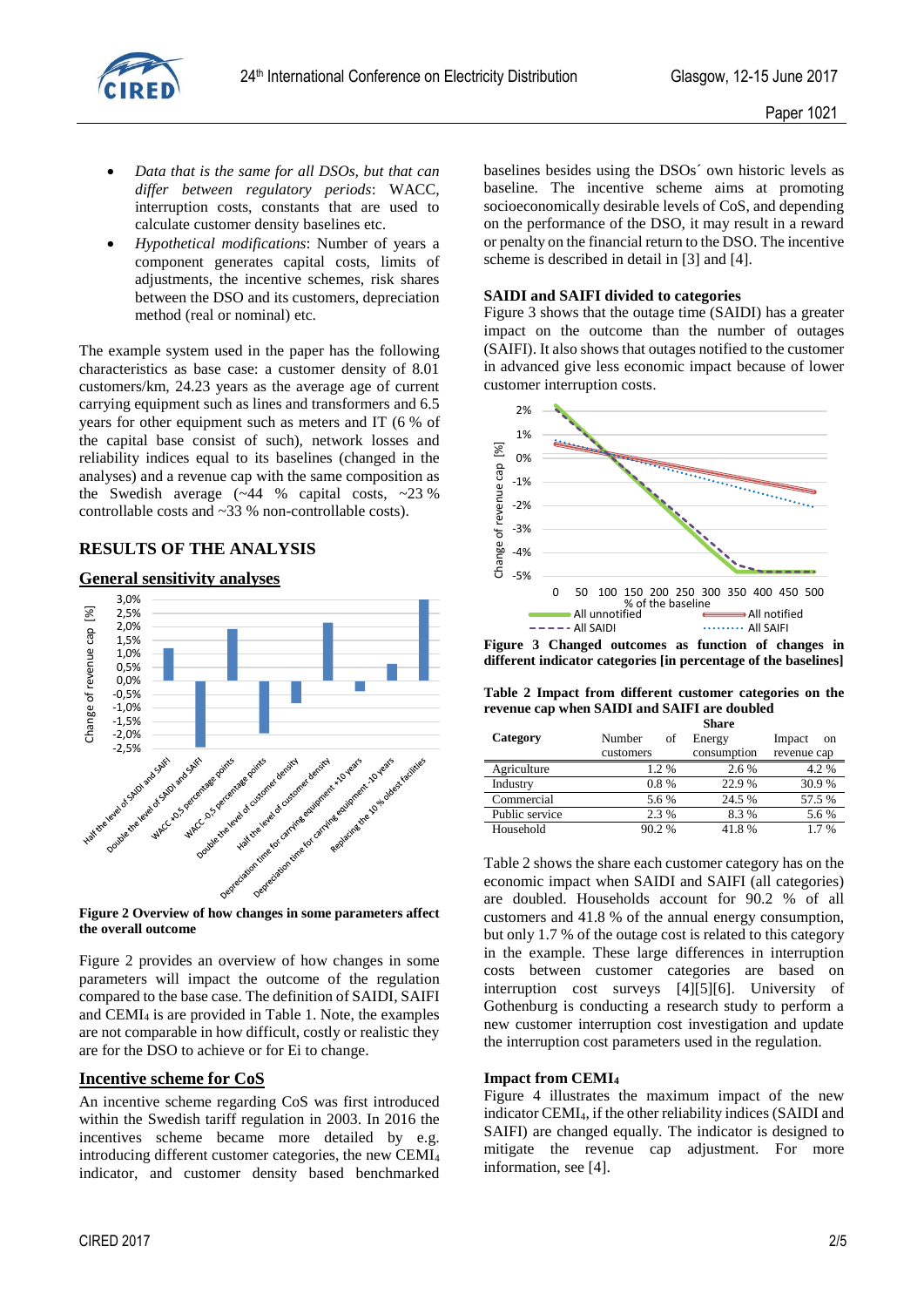



<span id="page-2-0"></span>**Figure 4 Adjustment of revenue cap when changing all SAIDI and SAFI equally, with and without the CEMI<sup>4</sup> indicator**

#### **The new baseline function**

The incentive scheme is designed so that the CoS for each DSO is compared to the CoS of other DSOs with similar conditions. Ei has chosen to use customer density to represent the conditions under which the DSOs operate.



<span id="page-2-1"></span>**Figure 5 Sensitivity analysis of the customer density baseline**

[Figure 5](#page-2-1) exemplifies how the outcome of this incentive scheme depend on the customer density of the DSO. The non-linear curve shape is an effect of the outcome when the baseline functions was calculated by benchmarking. New function parameters are calculated for each regulatory period. All DSOs' different reliability indices and their customer densities are input to least square fit calculations regarding functions with three different constants and with customer density as variable. Two reliability indices (SAIDI and SAIFI), notified and nonnotified, and five customer groups gives 2\*2\*5=20 different baseline functions. DSOs performing above such baseline level, however, uses its own historic level of CoS as baseline instead. More information, see [\[3\]](#page-4-2) and [\[4\].](#page-4-3)

### **Incentive scheme for efficient grid utilization**

In accordance to the Energy Efficiency Directive [\[7\],](#page-4-5) EU member states shall ensure that DSOs are incentivized to improve efficiency in infrastructure design and operation. As a result of the new rules, Ei was given the mandate to decide on what is considered as an efficient utilization and to design new incentive schemes to promote increased efficiency. This incentive scheme is divided into two parts: a) incentive to reduce network losses and b) incentive to increase grid utilization by improve load factor and reduce cost to feeding grid. This incentive scheme is described in more detail in [\[2\].](#page-4-1) Note, the efficient grid utilization discussed here, is a different part of the regulation than the efficiency requirement of operational costs analyzed later.

### **Changing network losses**

Costs associated with network losses has traditionally been considered as "non-controllable costs" and transferred directly to the revenue cap. By introducing the new incentive scheme in 2016, the DSOs are incentivized to increase efficiency in the grid utilization. [Figure 6](#page-2-2) illustrate how different levels of network losses [%] affect the revenue cap. Traditionally, only operational cost changed with network losses (red dashed line), but with the new incentive scheme, the sum (blue solid line) is partly affected by the incentive scheme (green dotted line).



<span id="page-2-2"></span>**Figure 6 Sensitivity analysis of changing the network losses** 

#### **Changing the annual energy withdrawn**

From the 2016 year's data, the DSO will report both energy fed into and energy withdrawn from the system in each meter point. The energy withdrawn (in the rest of the paper referred to as just "energy") is one of several input variables in the model that can change the incentive scheme for efficient grid utilization (equations and more details in [\[2\]\)](#page-4-1). In this analysis, the energy is assumed to be changed equally in all meter points and the energy fed into the system is assumed to be constant.

[Figure 7](#page-3-0) illustrate how a change of the annual energy withdrawn in a system (in the rest of the paper referred to as just "energy") can affect different incentive schemes. If no other parameters are changed in the model, the results is equal with assumption 3 (see [Table 3\)](#page-3-1) in [Figure 7.](#page-3-0) However, that only gives a linear correlation with the network losses, while it is for many kind of losses more theoretical correct that they are proportional to the energy^2 (assuming constant voltage). Therefore the model also were modified to include that theoretical assumption (included in assumption 1 and 2 – see [Table](#page-3-1)  [3\)](#page-3-1), i.e. the network losses in percentage change linear with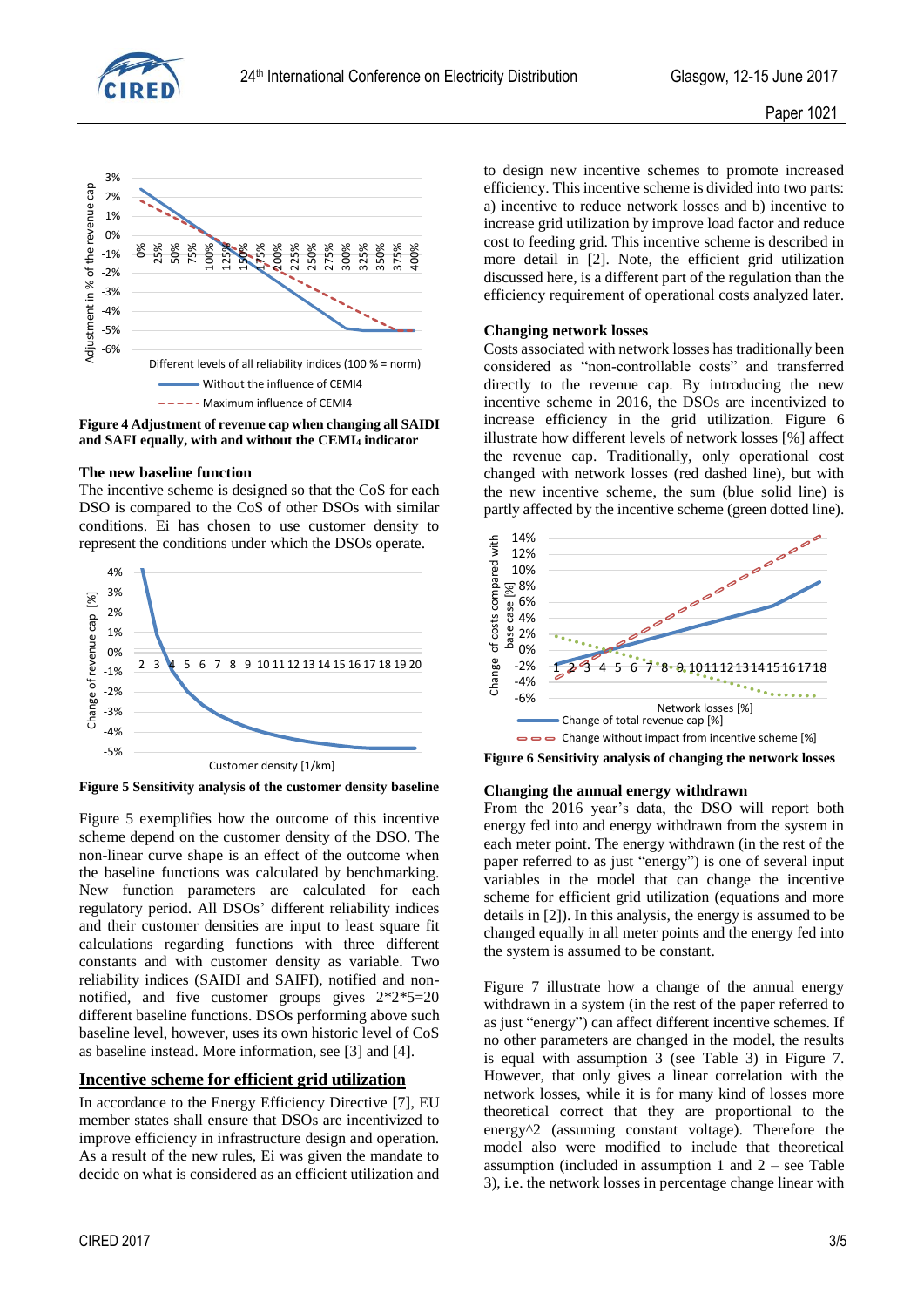

energy  $\rightarrow$  network losses in kWh change quadratic. The reality can however be much more complex and e.g. depend on how the energy pattern is changed, the share of standby losses and if the DSO compensate increased energy consumption with investing in more capacity.

<span id="page-3-1"></span>**Table 3 Summary of the four different assumptions**



<span id="page-3-0"></span>

Regarding the other part of the utilization incentive scheme (fee to feeding grid), the input parameters are defined in a way that it is constant when the energy and the fee to feeding grid have the same change in percent. Consequently, if the fee to feeding grid is unchanged while the energy increases, the DSO will get a bonus (but never the opposite since that part currently only can give a reward). However, the dependency between energy and fee to feeding grid can be complex and depends on e.g. the tariff structure. Therefore also the other extreme, i.e. linear dependency, was tested (assumption 1 and 4). The reality is often between those two extremes. Two possible assumptions regarding network losses and fee to feeding grid respectively, gives four assumptions, see [Table 3.](#page-3-1)



<span id="page-3-2"></span>**Figure 8 Non-controllable costs and incentive schemes as function of the energy consumption**

CIRED 2017 4/5

[Figure 8](#page-3-2) illustrates how non-controllable costs and the incentive scheme (assumption 1 i[n Table 3\)](#page-3-1) are affected as a function of the energy. All other cost categories are unaffected and hence omitted.

#### **Other changes of this incentive scheme**

A change in load factor (see [\[3\]\)](#page-4-2) only affects the results if the DSO get a bonus from the feeding grid incentive. If that is the case, the correlation between load factor and bonus is linear. Other parameters such as baseline values and fee to feeding grid, also has simple linear relations with the incentive scheme outcomes and are therefore omitted in the paper to increase focus on more complex analyzes. However, the method of calculating baselines for network losses should be evaluated to decide if a benchmarking method with network losses from other DSOs as input could be suitable.

## **Capital cost calculations**

#### **Introduction and discussion of calculation method**

In 2016, the method for calculating capital cost was changed from *real annuity* to *real linear*. A *linear* method requires that the ages of all components are determined, while the old *annuity* method was age independent. *Real* means that the present purchase values of all assets are calculated and summarized as input to the capital cost calculations with a *rea*l WACC.

A hypothetical nominal approach can also be analyzed in the model. Results shows that a nominal method is more sensitive for changes in depreciation time and gives stronger incentives regarding faster re-investments. On the other hand, such method is less sensitive for changes in WACC. Drawbacks with a nominal approach are e.g. increased risk for "gold plating", less incentives for making good deals during investments and higher demands on collecting historical data from all DSOs. Example of benefits are more stable capital costs and perceived higher customer acceptance due to not recalculating the asset base to present purchase values.

#### **Current real linear method**



<span id="page-3-3"></span>**Figure 9 The revenue cap as a function of depreciation time**

The depreciation time is set to 40 years for current carrying equipment such as lines and transformers and 10 years for other equipment such as meters and IT. For more details